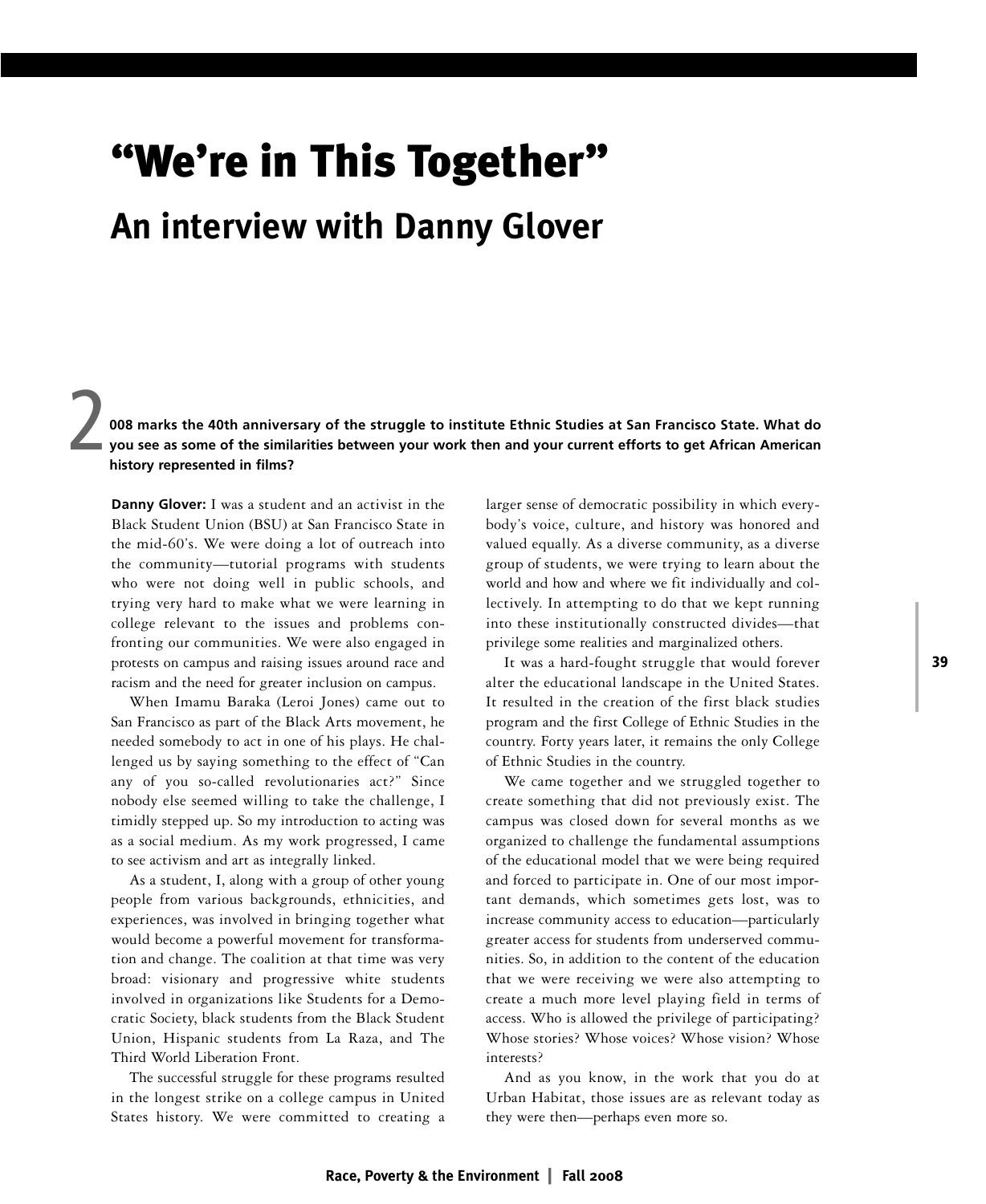One other thing about how and why I got involved, even before I got to college. I remember seeing images of young people who were not that much older than me being beaten at lunch counters. Their dedication, their courage, their heroism in the face of seemingly insurmountable obstacles made an enormous impression on me.

### **Q. And how do you see all of this related to your current work in film?**

**Glover:** For me—as you can imagine— it's extremely related. For me, the personal and the political don't represent separate realities. Who I am as a human rights activist is as important to me as who I am as an artist. Perhaps other people are able to separate those realities and those roles, but I'm not able to. I have difficulty with being described as an activist. What I strive for is to be a better citizen. And my definition of citizenship isn't limited to the geographic confines of the United States. Whether we like it or not, the earth is our collective home and I believe that our responsibilities as citizens (whatever country we happen to reside in or whichever block our house happens to be located on) is to protect and sustain (in whatever way we can) this small fragile blue planet that we call Home (with a capital H).

A lot of the work that I do as an actor and filmmaker is about grounding and affirming a broadly reimagined and re-envisioned sense of what we mean when we say community. And within that space, what are the stories that need to be told?

The kinds of projects that I'm interested in spending time, energy, and money on (at critical junctures) are films that are beautifully executed, intelligently conceived, and more importantly, films that remind us of our connectedness as human beings. The geography might differ, the issues and themes might differ, but the underlying connectedness is what really matters. And at this point, for me, much of that work is collaborative. At Louverture Productions, for instance, we're dedicated to collaborating with, mentoring, and supporting filmmakers from around the globe—including the United States.

The third anniversary of Hurricane Katrina and the devastation of New Orleans, also marks the



release of a wonderful film that Joslyn Barnes and I are the executive producers of called, *Trouble the Water.* It's an empowering film from the perspective of a young woman (and her husband) who basically became internal refugees after the levees broke. Kimberly and Scott Roberts, with a video camera they bought for \$20, document their harrowing struggle for survival against both the natural elements and the government's appalling ineptitude. But what starts out as a story of two people stuck in New Orleans riding out the storm because they didn't have money to leave, quickly turns into a story of towering heroism as people join forces to help each other.

When the film premiered at Sundance, the audience stood and cheered. They recognized their own humanity and their own connectedness. They were able to see themselves and they were able to do that across the "divides" of race and class. That's art that inspires.

**Q. What can United States residents and particularly, African-Americans learn from Haitian history? Why are you making a movie about Touissaint L'Ouverture?**

**40**

■ Photo:

Danny Glover addresses the Writers Guild of America strikers.

2007 Amber Baldet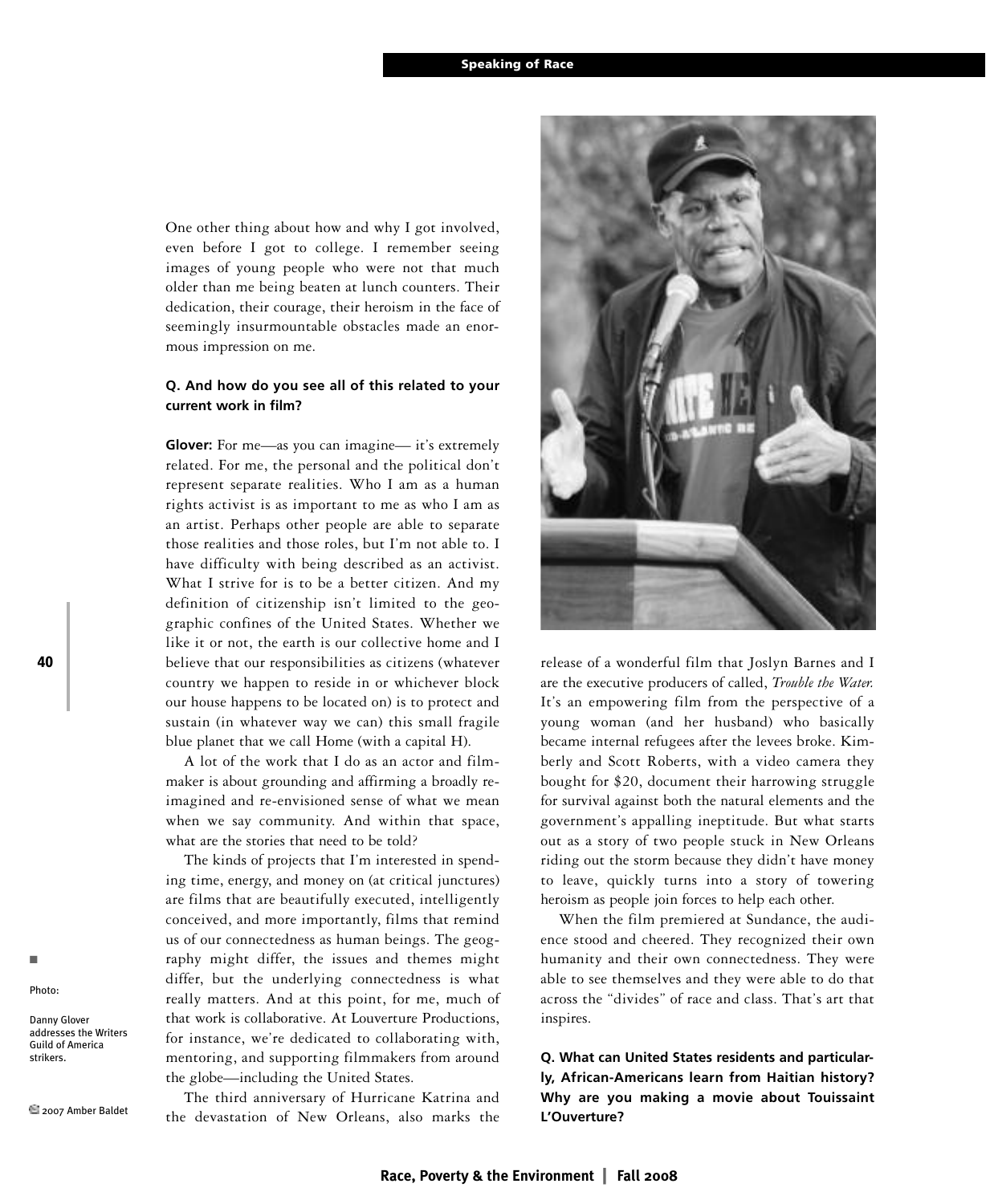**Glover:** Bringing Touissaint and the Haitian Revolution to the screen is a dream that I've been working on for the last 20 years. Touissaint led the only successful slave rebellion in history and in the process defeated Napoleon's army, as well as the imperial armies of Britain and Spain. It's an amazing story in part because it rounds out what we know about the United States and French Revolutions. The United States revolution brought us the Declaration of Independence, the French, the Declaration of the Rights of Man.

The Haitian Revolution represents the third leg: universalizing these principles to all men—not just privileged, landed, wealthy men of European ancestry.

In terms of world historical movements and revolutions, it was actually the most important of the three because it extended the ideals enshrined in the American and French Revolutions. The Haitian Revolution successfully established a republic based on more broadly inclusive universal principles. Unfortunately, women were not part of any equation back then.

A critically important question for African-Americans is, "Why has this monumental achievement been so erased from our history and from our consciousness?" So, that for me is why it so important and has been such a passion.

### **What about a film like Bamako?**

**Glover:** *Bamako* is, as you probably know, a film that graphically dramatizes how the IMF and the World Bank are actually exacerbating poverty in the developing world—rather than eliminating it. It's also important because it represented an opportunity for us to collaborate with Abderrahmane Sissako, a Mauritanian filmmaker who is not only one of the most important filmmakers on the African continent but we believe, one of the most important filmmakers in the world.

The film is imaginative and exciting on so many levels, beginning with the setting. The action takes place in the courtyard of a walled house in Bamako the capital of Mali. The courtyard—rife with chick-



ens and goats, as well as the personal drama involving a couple on the verge of break-up—provides the backdrop for a very public drama aimed at putting the World Bank and the IMF on trial. It's beautifully shot, culturally rich with a great deal of inspirational music. And in terms of story, again it's inspirational and touching and powerfully transformative.

One last note, we recently released a feature documentary co-produced with the Marley family about the life of Bob Marley, *Africa Unite*, which focuses on issues related to African unity and youth empowerment, filmed in Ethiopia.

Well, I think you have a sense of where I am at this stage in both my creative and my personal journey—recognizing that we're in this together, and it's part of a powerful process of re-imagining the future and future possibilities. And that's true whether we are trying to re-imagine the future of our cities or of our planet. It's important that we each recognize that our voice matters and that our vision of hope and possibility is a critical piece of the puzzle. ■

■

Photo:

Francois-Dominique Toussaint L'Ouverture

© National Maritime Museum, London, United Kingdom

Danny Glover has worked as an actor, producer, and director in dozens of films and television shows. In addition to many other activist *commitments, he is the chair of Trans Afrcia Forum and president of the Vanguard Foundation.*

**41**